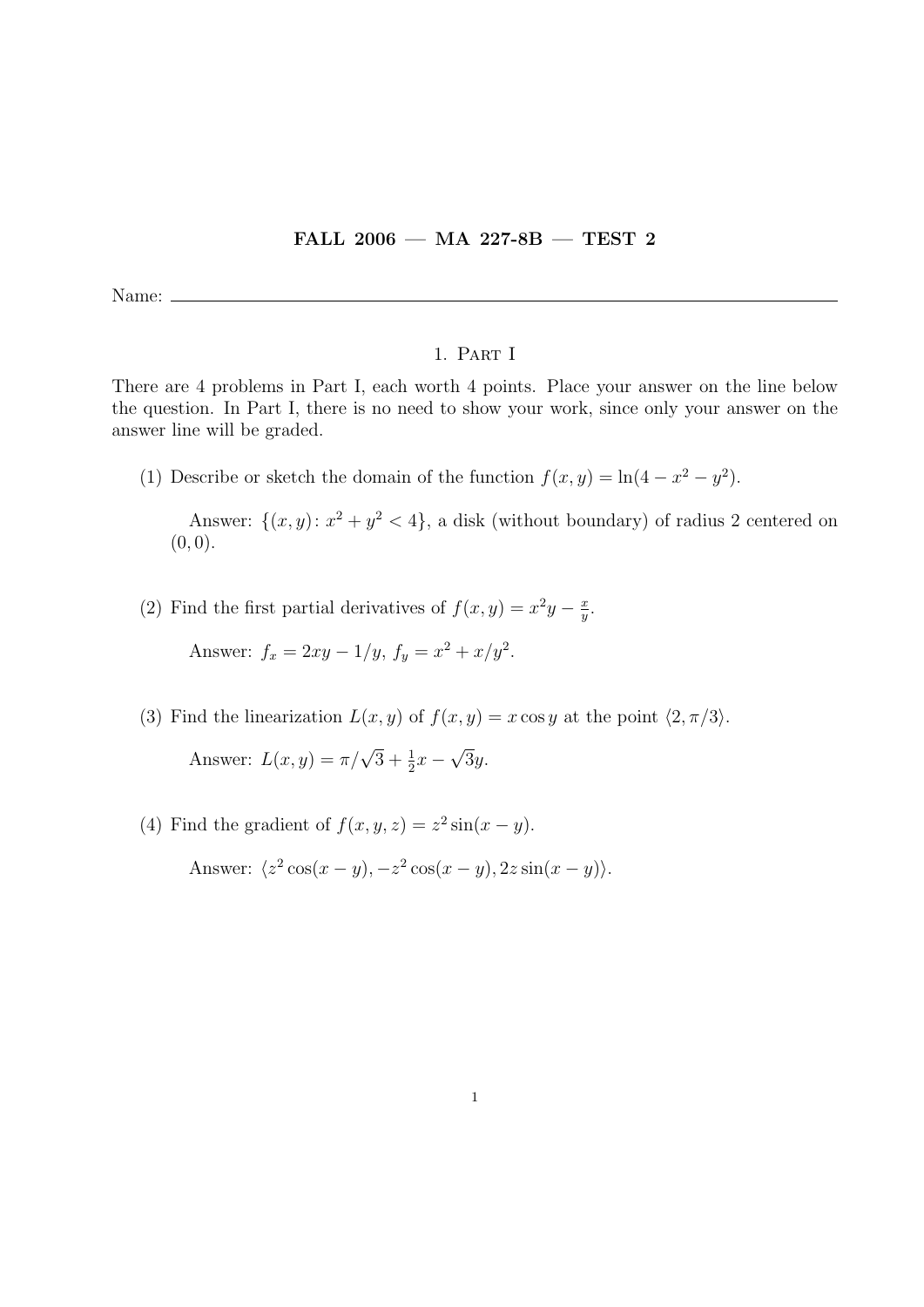## 2. Part II

There are 3 problems in Part II, each worth 8 points. On Part II problems partial credit is awarded where appropriate. Your solution must include enough detail to justify any conclusions you reach in answering the question.

(1) Define the term "critical point of  $f$ " and explain why they are important for finding maxima and minima. Then find and classify the critical points of  $f(x, y) =$  $2x^3 + xy^2 + 6x^2 + y^2$ .

Answer:  $(0,0)$  is a local minimum,  $(0,-2)$  is a local maximum,  $(-1,$ √ wer:  $(0,0)$  is a local minimum,  $(0,-2)$  is a local maximum,  $(-1,\sqrt{6})$  and  $(-1, -\sqrt{6})$  are saddle points.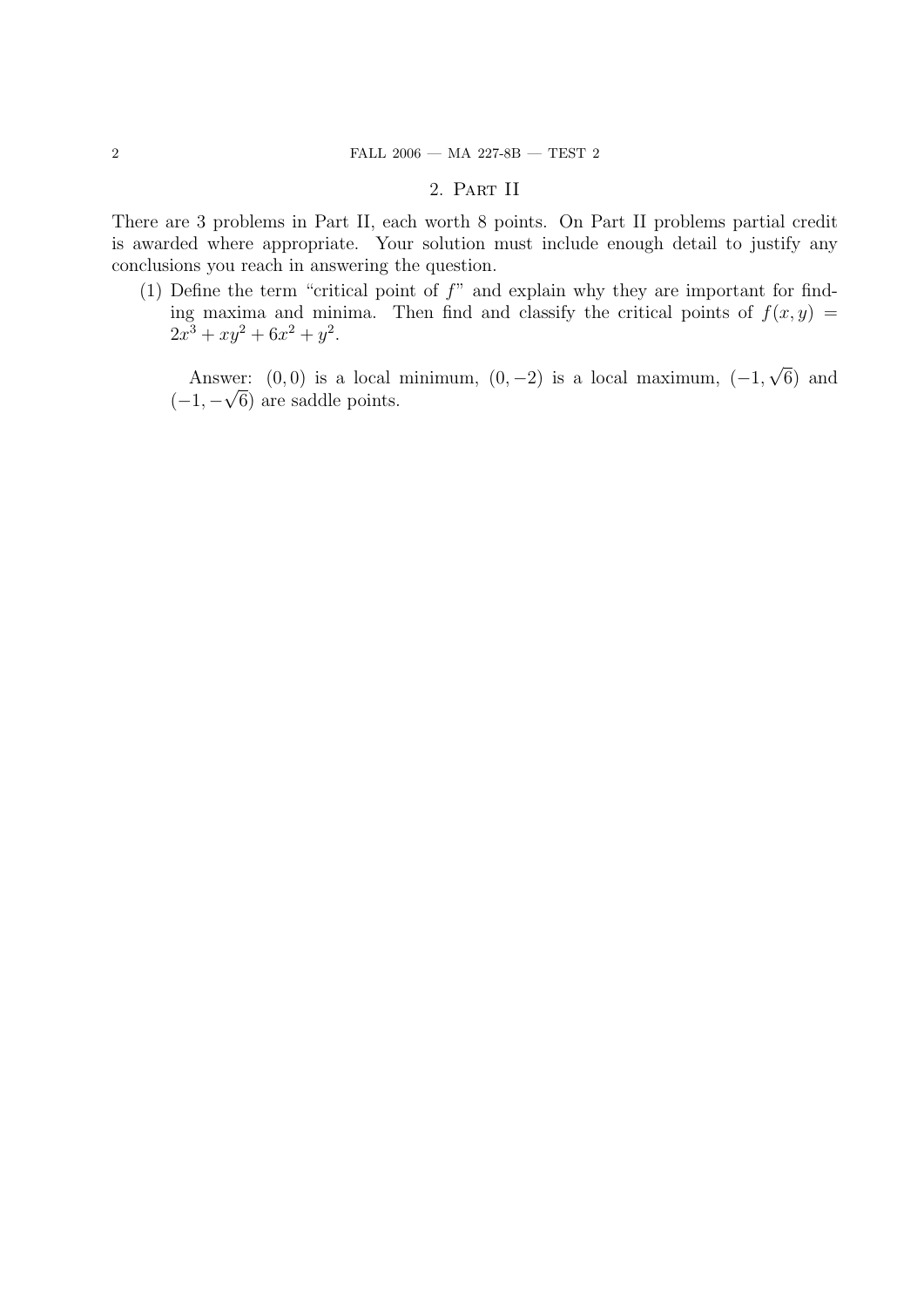(2) Use Lagrange multipliers to find the minimal and maximal values of  $f(x, y) = x + 4y$ on the circle  $x^2 + y^2 = 1$ . Where do they occur?

Answer:  $f =$ √ 17 at (1/ √ 17, 4/ √  $(17)$  is the maximum;  $f = -$ √  $17$  at  $(-1)$ √  $17, -4/$ √  $^{'}17)$ is the minimum.